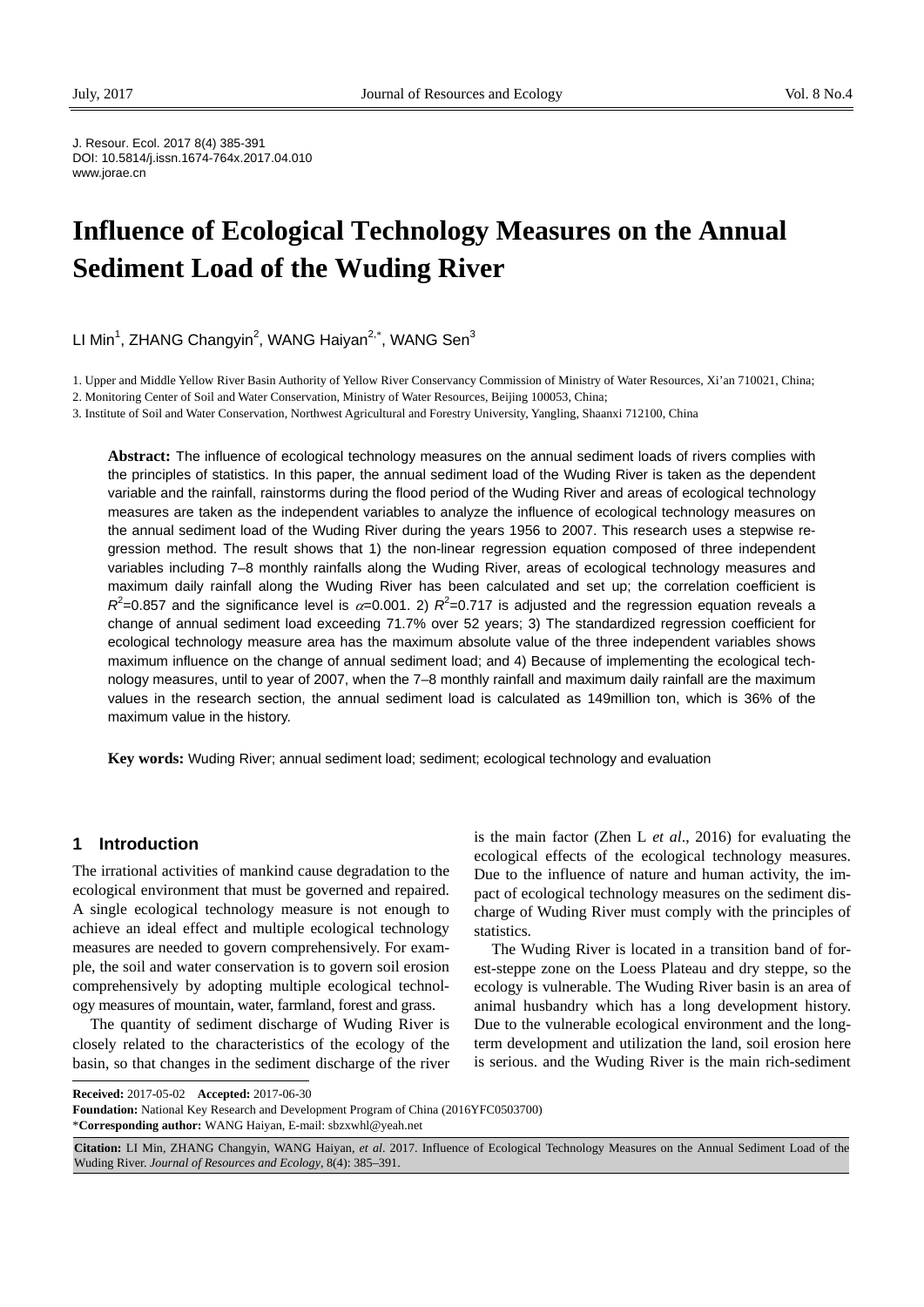branch in the rich and coarse sediment area of the middle Yellow River. (Yang H *et al*., 2017) Since 1949, the state has implemented numerous ecological technology measures in the Wuding River basin. Efforts to manage the soil erosion here have been large-scale and continuous, and have served to reduce the annual sediment load fluctuations of the Wuding River (Xu J X, 2007).

The Wuding River is a main multi-sand branch of the Yellow River, making it a key region of state ecological governance. The influence of ecological governance on the sediment of the Wuding River is a key research topic. Previous hydrographic methods and soil conservation methods had defects (Zhang S. L., 1984). This paper can provide a technical foundation for a macro ecological effect evaluation method of ecological technology measures by setting up a regression equation and analyzing the long-term influence trends of ecological technology measures on the annual sediment load of the Wuding River.

## **2 Study area**

The Wuding River originates in the northern slopes of Baiyu mountain in Shaanxi Province. In the north the river flows through Wushen county in Inner Mongolia and then enters Shaanxi at Miaokou village, Henshan county, and finally flows into the Yellow River. The length of the main stream is 491 km, the basin area is  $30261 \text{ km}^2$ , the mean annual average runoff is 1159 million  $m<sup>3</sup>$ , and the annual average sediment discharge is 116.8 million t (Yellow River Sediment Communiqué, 2007). The basin has frequent droughts and wind-sand disasters; soil erosion due to ecological environment deterioration affects  $29893 \text{ km}^2$ . The river is one of the main sources of sediments in the Yellow River, especially rough sediment.

During the 24 years from 1956 to 1979, annual sediment loads stayed at high levels (Fig. 2) with annual sediment loads of 179 million t during the period. The annual fluctuations of sediment load during the period were serious; there was 420 million t of sediment in 1959 and 89 million t in 1960. the annual sediment load during eight years of the period exceeded 250 million t and during five years it exceeded 300 million t. After 1980, the annual sediment load dropped below 100 million t, with the exception of a high annual sediment load in 1994.

Wuding River basin landforms are divided into a river beam area, a wind-sand area and a loess hill-gully area. Different configurations of ecological technology measures have been adopted and directed at the soil erosion ecological problems in the different areas. The main measures in the river beam area and wind-sand area are wind prevention, sand fixation and afforestation technology, blocking technology, and reservoir silt trapping. Comprehensive ecological technology measures for soil and water conservation consisting of forestation, grass planting, landing and damming are adopted in loess hill-gully region. Carrying out each kind of ecological technology measure has improved the ecological conditions of the Wuding River basin and annual sediment loads of the river have been obviously reduced (Shi C. X. *et al*., 2006).



Fig.1 Location of the study area



Fig.2 Change of annual sediment load from 1956 to 2015 in the Wu Ding River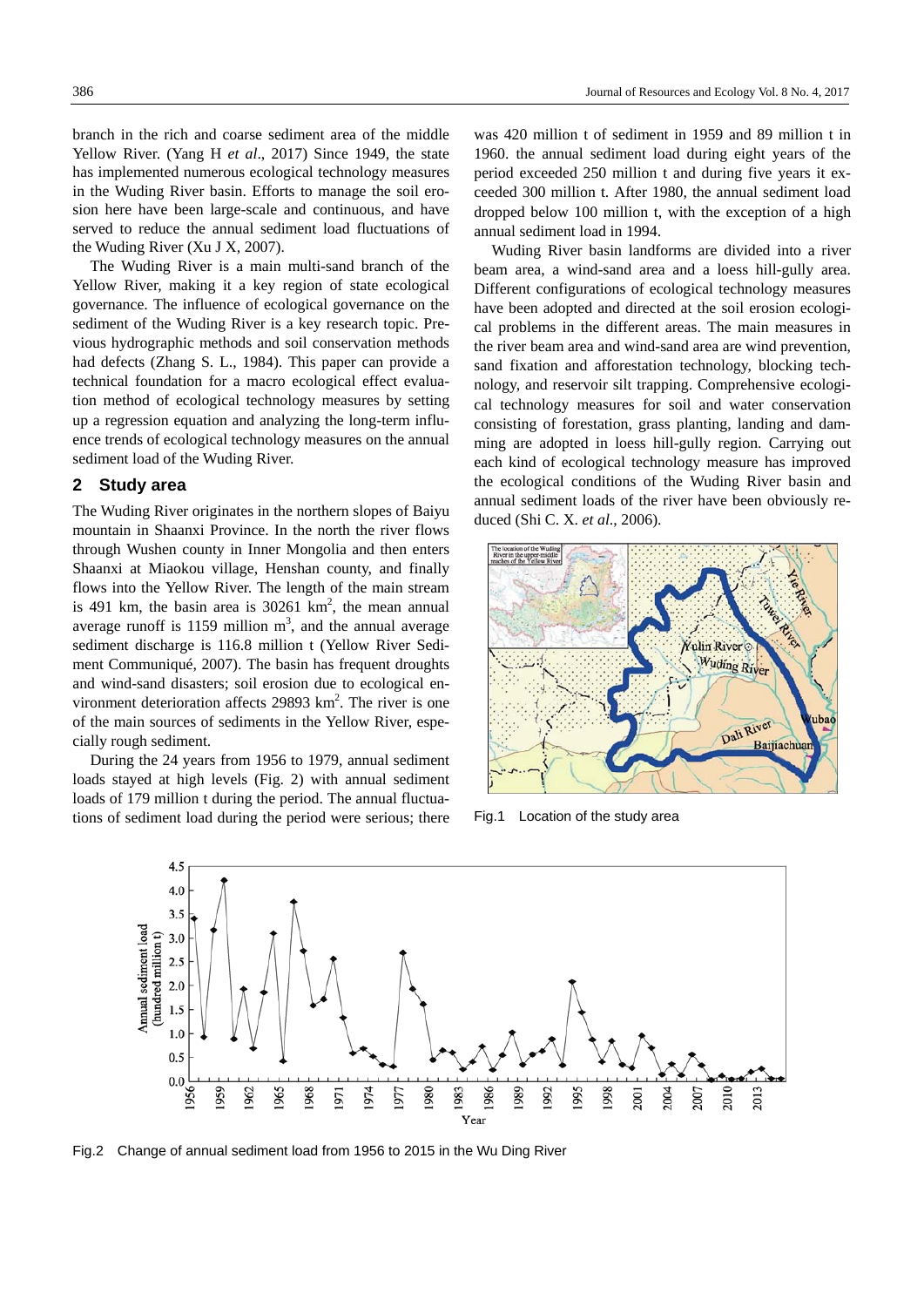# **3 Data and methods**

#### **3.1 Calculation method**

The annual sediment load of the river is mainly affected by rainfall and underlying surface change. The change of annual sediment load has obvious inevitability and contingency under the various factors, but it must follow the principle of statistics. A calculation method conforming to objective laws shall be adopted to analyze the reasons for change, simulate the change process, know the rules governing change, and predicate the change trends. In this way the macro ecology effects of the ecological technology measures can be evaluated.

The process that produces the annual sediment loads of the river is regarded as an ash bin or black box. A stepwise regression analysis method is adopted to screen the explanatory factors (independent variable) with physics factor concepts and meaning. data actually measured data is calculated and processed to obtain a calculation result conforming to the basic principles of hydrology and ecology and simulating the effect. Then influence of ecological technology measures on changing annual sediment loads of the river (Li M., 2014) can be researched.

The research shows that the values of sediment discharge and the rainfall or other impact factors have a nonlinear relationship. And the nonlinear relationship may complicated affected by some external affecting factors. In order to conform to the basis principles of rainfall increasing sediment and ecological technology measures reducing sediment, it shall be analyzed and simulated by the nonlinear regression calculation result.

This paper uses an exponential regression equation to express the relationship between the annual sediment loads and rainfall or the ecological technology measures.

# **3.2 Initial selection and data processing affecting the factor**

(1) Time zone: River sand and rainfall in the Wuding River basin have been systematically observed since 1956 and ecological technology measures have been implemented, so the starting time of the research is 1956. The annual sediment load fluctuates slightly after 2007; the end time of the research was 2007. The research time period comprises a multi-sand period before the 1980s and a sediment reduction period after 1980s (Fig. 2).

(2) Selection and data processing of rainfall factor: Sediment in the Wuding River comes mainly from rainfall (rainstorms) during the flood period. Thus, the annual rainfall, 7–8 monthly rainfall, maximum rainfall for three days and daily maximum rainfall have been selected. In view of the complexity of 52a series rainfall and annual sediment load, the natural logarithm (1n) of the rainfall factor shall be switched to take part in calculation screening (Li M. *et al*., 2015.).

(3) Factor selection and data processing of each ecological technology measure: The measures for governing the ecological environment of the Wuding River basin mainly comprise soil and water conservation technology measures and reservoir silt trapping technology measures. The soil and water conservation technology measures comprise terraces built on the slopes, and planted soil and water conversation grass and silt arrester built on the channel. In order to realize the uniformity and identity of the data, the ecological technology measures shall be calculated by area units. To avoid calculating the ecological technology measure areas repeatedly, the soil and water conversation measure areas, and large silt arrester (key dam) and dam control areas of the sediment retaining reservoir shall be coupled and comprehensively processed. After deducing the overlapped areas, the ecological technology measure area (Li M *et al*., 2016.) can be formed.

### **4 Results and discussion**

## **4.1 Analysis on overall calculation result**

The stepwise regression has carried out three times for screening calculation (Table 1). In the first calculation, 7–8 monthly rainfall of the Wuding River has been screened; the related coefficient of the factor and the annual sediment load is 0.676. The factor of ecological technology measure area has been added in the second calculation; the related coefficient of the regression equation composed of 7–8 monthly rainfall and ecological technology measure area has been improved to 0.842. After the daily maximum rainfall factor was added in the third calculation, the related coefficient (*R*) of the regression equation has been increased to 0.857. The inspection result shows that the calculation result is highly remarkable at  $\alpha$ =0.001 level. The regression equation has found the change of annual sediment load exceeding 70% (adjust  $R^2$ =0.717). DW=1.802, which is close to 2, and it shows that there is no self-correlation. None of the independent variables have a problem of multi-collinearity.

An annual sediment load statistical chart of actually measured annual sediment amounts and the regression equation has been drawn. The matching degree (Fig. 3) of calculation results of the regression equation and actually measured values shall be compared and analyzed. It can be seen from Fig. 3 (a) that the calculated annual sediment load is basically consistent with the overall change trend apart from individual years. The annual change of peak valley fluctuation and continuously reducing trend of annual sediment

Table 1 Summary of the results of stepwise regression analysis

|               |             |                         | Calculation times $R$ $R^2$ Adjusting $R^2$ Standard estimated error |
|---------------|-------------|-------------------------|----------------------------------------------------------------------|
|               |             | $0.676$ $0.457$ $0.446$ | 0.64973                                                              |
| $\mathcal{L}$ | 0.842 0.710 | 0.698                   | 0.48000                                                              |
| 3             | 0.857 0.734 | 0.717                   | 0.46429                                                              |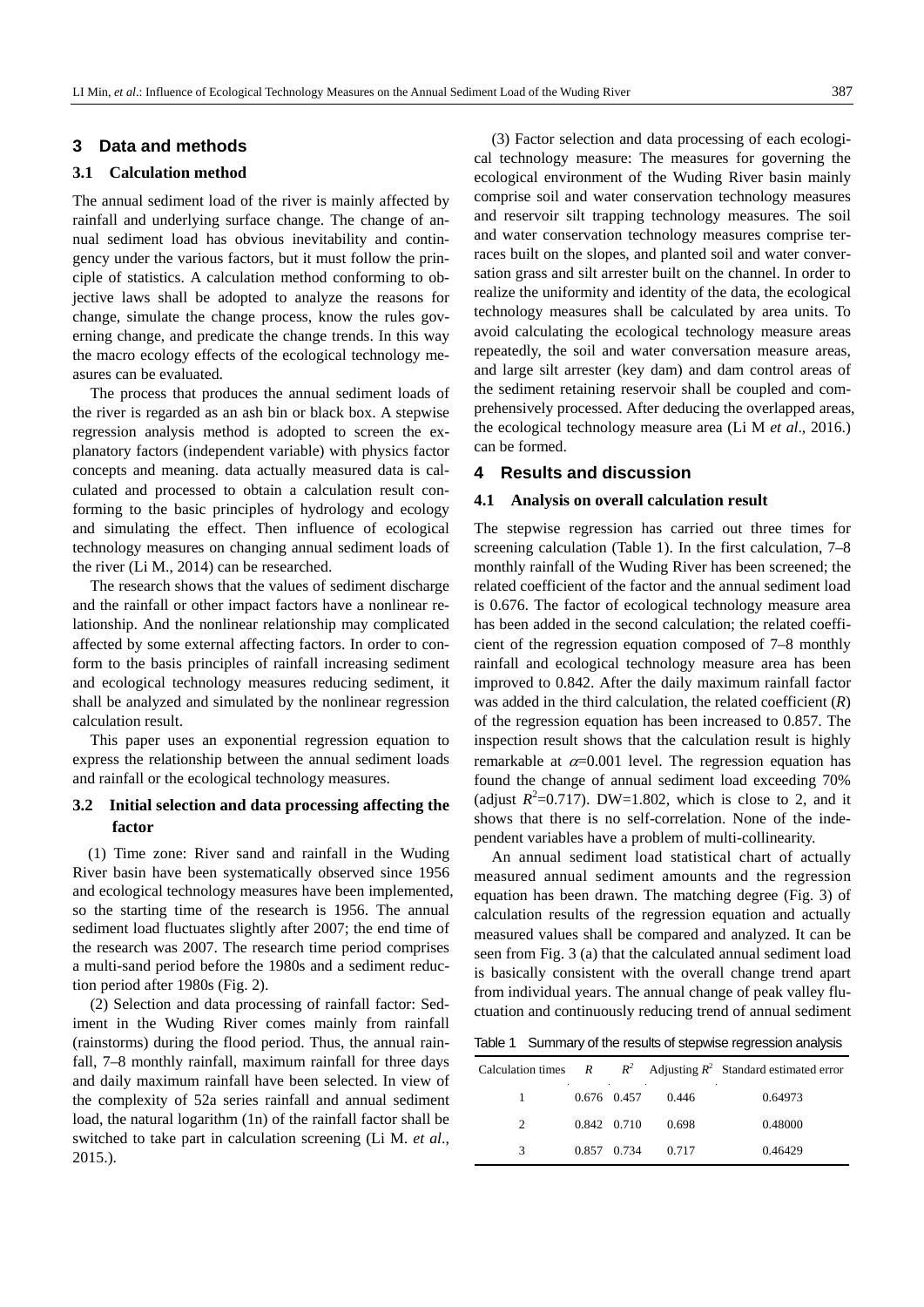

Fig.3 Comparison of measured annual sediment load with calculated annual sediment load

load of Wuding River have been simulated. The acute fluctuation change process of annual sediment load of Wuding River before 1980 and fluctuation reduction process after 1980 have been reflected well, and the overall calculation simulation degree is high.

It can be seen from the scatter diagram in Fig. 3(b) of actually measured annual sediment load and calculated annual sediment load that the data points are basically distributed around the straight line of *Y*=0.8731*X*; and it shows that the calculation is close to the actually measured value.

In order to analyze the influence degree of each independent variable on the dependent variable, the regression coefficient of the independent variable is standardized. The influence of different dimensions of independent variables on the regression coefficient is removed, so that the different independent variable coefficients have relative comparability (Table 2).

It can be seen from Table 2 that the standardized regression coefficient of the ecological technology measure area is –0.516 when the stepwise regression is calculated second; the absolute value is slightly less than 0.561 of 7–8 monthly rainfall. This shows that the response of annual sediment load on 7–8 monthly rainfall is remarkably greater than the



factor of ecological technology measure area during the regression equation formed by the second gradual regressive calculation. The factor of daily maximum rainfall has been added in the third calculation result of the stepwise regression. The absolute value of the standardized regression coefficient of ecological technology measure area has been increased to 0.540 and this has become the factor with maximum influence on the annual sediment load. So, according to the analysis result of standardized regression coefficient, the response strength of the annual sediment load on ecological technology measure area is obviously greater than the single rainfall factor.

# **4.2 Annual calculation result discussion of ecological technology level in 2007**

The ecological technology measure area in 2007 reached 17300 km2 , which accounts for 57.2% of the total basin area of  $3.0261 \text{ km}^2$ . The factor of the ecological technology measure area was fixed in 2007. According to the regression equation, the response curve of annual sediment load in 2007 to the ecological technology measure area has been made, and the influence of the ecological technology measure area on the annual sediment load has been directly analyzed (Fig. 4).

| Calculation times and independent variable |                                     | Unstandardized coefficients |                | Standardized regression |          | Sig.  |
|--------------------------------------------|-------------------------------------|-----------------------------|----------------|-------------------------|----------|-------|
|                                            |                                     | Coefficients                | Standard error | coefficient             |          |       |
|                                            | (constant)                          | $-2.003$                    | 0.289          |                         | $-6.931$ | 0.000 |
|                                            | 7–8 monthly rainfall                | 0.009                       | 0.001          | 0.676                   | 6.491    | 0.000 |
| 2                                          | (constant)                          | $-0.806$                    | 0.281          |                         | $-2.866$ | 0.006 |
|                                            | 7–8 monthly rainfall                | 0.008                       | 0.001          | 0.561                   | 7.097    | 0.000 |
|                                            | Ecological technology measures area | $-0.910$                    | 0.139          | $-0.516$                | $-6.528$ | 0.000 |
| 3                                          | (constant)                          | $-1.101$                    | 0.307          |                         | $-3.592$ | 0.001 |
|                                            | 7–8 monthly rainfall                | 0.006                       | 0.001          | 0.431                   | 4.383    | 0.000 |
|                                            | Ecological technology measures area | $-0.952$                    | 0.136          | $-0.540$                | $-6.985$ | 0.000 |
|                                            | Daily maximum rainfall              | 0.014                       | 0.007          | 0.200                   | 2.091    | 0.042 |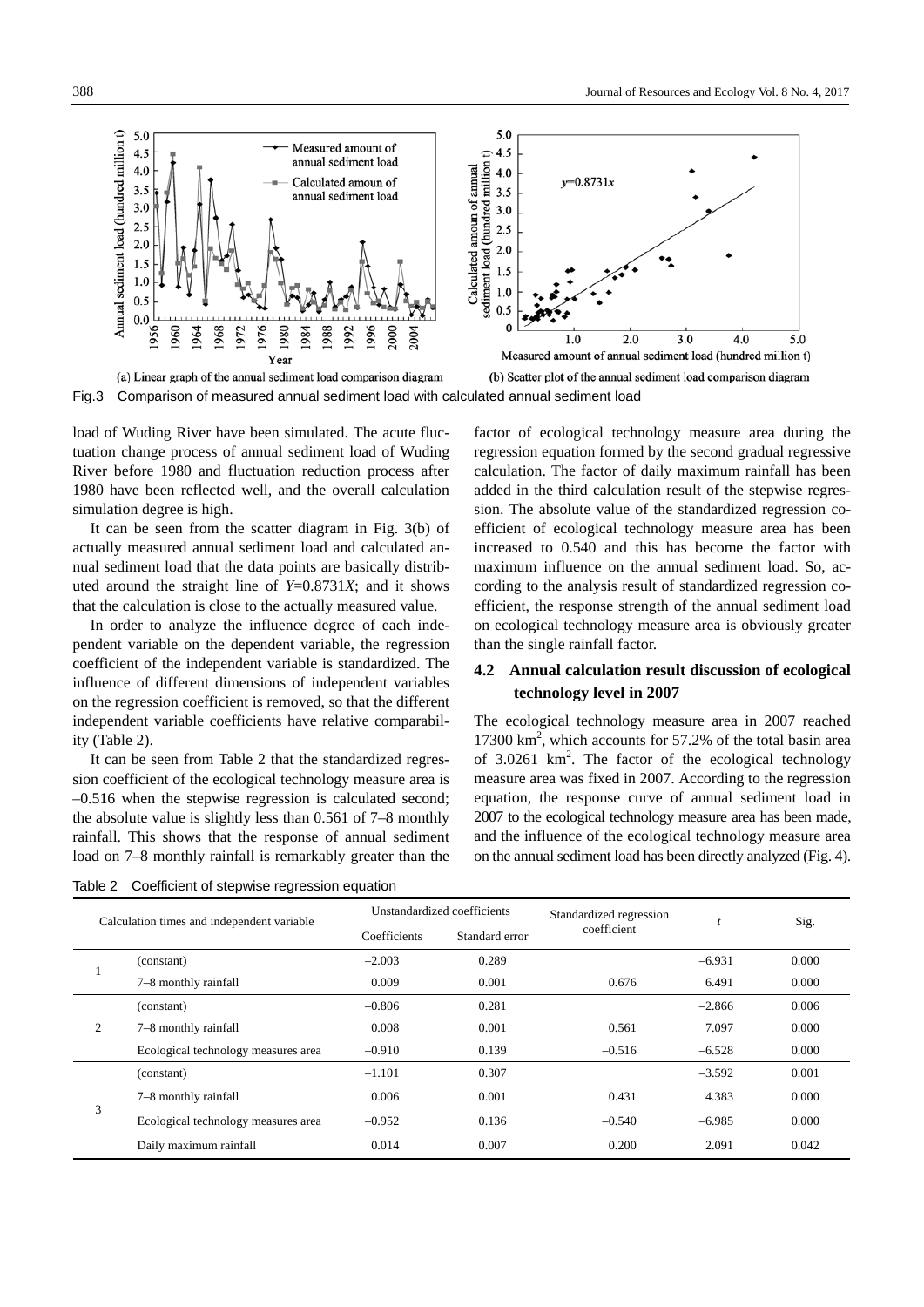

Fig.4 Response surface of annual sediment load for ecological technology measures area in 2007

Firstly, it can be seen from Fig. 4 that even two rainfall factors were the maximum value in observation time bucket, the calculated annual sediment load was 150 million t, which was less than the 179 million t of annual sediment from 1956 to 1979 and far less than the 420 million t of annual sediment in 1959.

Secondly, when two rainfall factors take the arithmetic mean value of the observation value, the annual sediment load is 39.4 million t (point A in Fig. 4).

The result shows that when the ecological technology measure area of Wuding River basin reaches above 50%. The annual sediment load is obviously reduced along the improved ecological regime of basin underlying surface, including microtopography change, increased vegetation coverage, rising channel sediment retaining measure.

# **4.3 Comparison of section calculation result of 1959 and 2007**

According to the regression equation, the response curve (Fig. 5) of the ecological technology measure area of section annual sediment load in 1959 and 2007 should be made continuously.

Firstly, it can be seen that the response curve for annual sediment load in 1959 with lower level of ecological technology measure area is obviously steep under the same three-dimensional system of coordinates, while the response curve for annual sediment load in 2007 is low. This phenomenon shows that the implementation of the ecological technology measure has changed the trend of annual sediment load to rainfall.

The specific influence of two different ecological technology measure areas on the annual sediment load shall be compared. It can be seen from the Fig. 5 that the difference of the two annual sediment load response curve exceeds 450 million t when the two rainfall factors are at maximum value. The difference shows that when the rainfall extreme value occurs, disastrous consequence may appear if the area of ecological technology measure was in the level of 1959. The total storage of Xinqiao reservoir at basin upstream can reach 200 million  $m^2$ , however, it deposited over 150 million  $m<sup>3</sup>$  sedimentation in 1982. And only in 1959, the annual reservoir sedimentation was around  $75$  million  $m<sup>3</sup>$ . Which demaged the Xinqiao reservoir. Correspondingly, when the ecological technology measure area reached to the level in 2007, there was no severe disaster under the same extreme rainfall condition. This shows that the implementation of ecological technology measures has had remarkable ecological effects.



(a) 7-8 monthly rainfall coordinate is located on the right side

(b) 7-8 monthly rainfall coordinate is located on the left side

Fig.5 Response curve of annual sediment load for different ecological technology measures area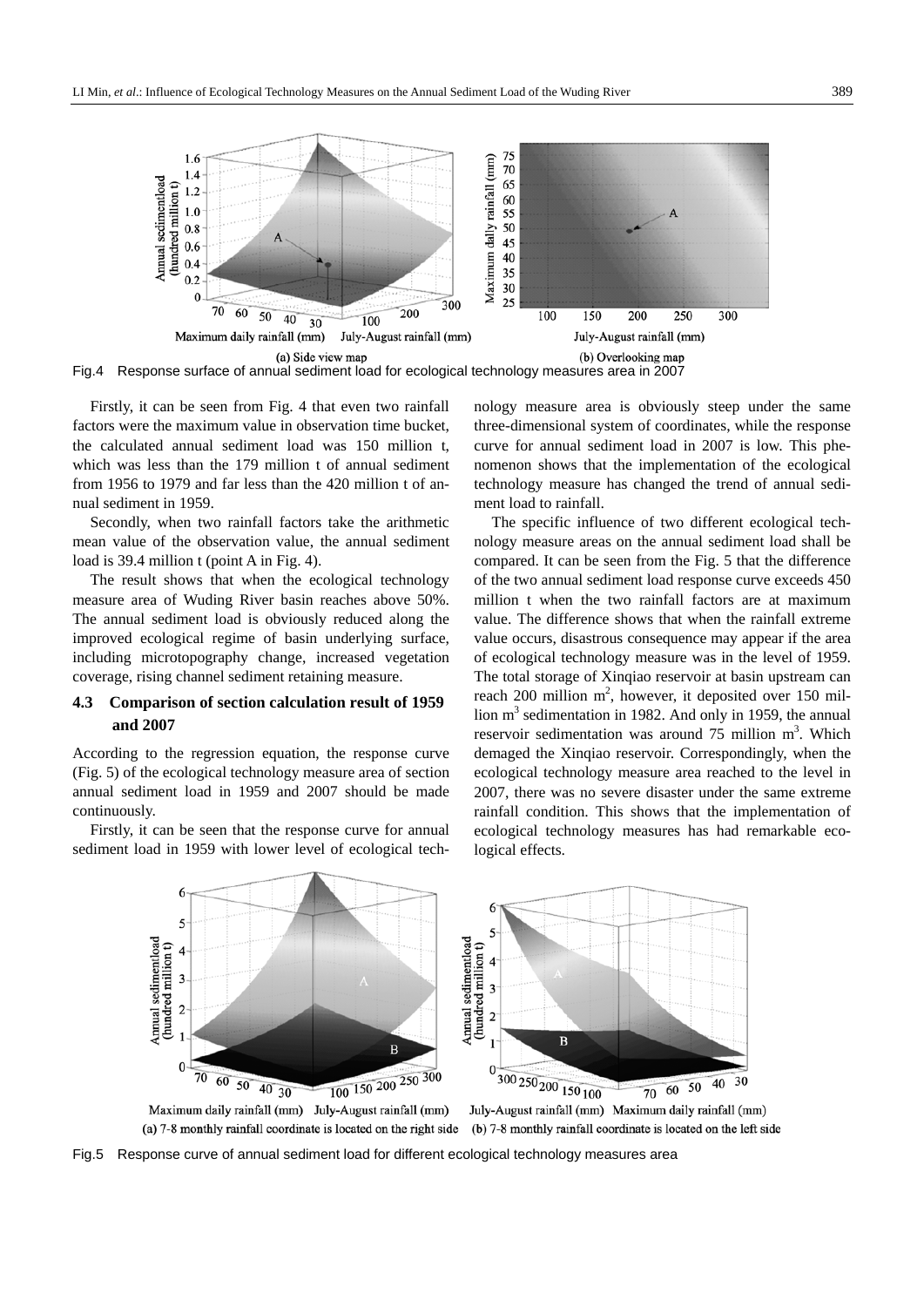#### **4.4 Dynamic result discussion from 1956 to 2007**

7–8 monthly rainfall and the ecological technology measure area are the main independent variables of the regression equation. In order to display the influence the two factors have on annual sediment loads in 3D space, the factor of daily maximum rainfall is fixed as the average value of the observation value in the research section. The 7–8 monthly rainfall and ecological technology measure area are taken as the independent variables to draw the response curve of the annual sediment load (Fig. 6). Finally, the influence of ecological technology measure area on the annual sediment load under the maximum rainfall in flood period can be continuously analyzed.

It can be seen from Fig. 6 that when 7–8 monthly rainfall is maximum (side A of Fig. 6 a), if the ecological technology measure area is increased from 0 to 5000  $\text{km}^2$ , the annual sediment load is decreased to 325 million t from 500 million t, it has reduced 175 million t. And if the ecological technology measure area is in the range of  $5000-10000 \text{ km}^2$ , the annual sediment load has reduced 125 million t. When the ecological technology measure area is in the range of 10,000–15,000 km2 , the annual sediment load has reduced 75 million t. In other words, if the ecological technology measure area is less than  $7500 \text{ km}^2$ , the annual sediment load is decreasing sharply with the ecological technology measure area increase, And if the area is greater than  $7500 \text{ km}^2$ , the sediment decreasing slowly. However, although the phenomenon of 'diminishing returns' occurred, the overall annual sediment load have dropped continuously, and this shows that the ecological environment of the Wuding River basin has steadily improved.

## **5 Conclusions**

1) A non-linear regression equation composed of three independent variables including 7-8 monthly rainfall in the Wuding River basin, the area of ecological technology measures and daily maximum rainfall in the Wuding River basin has been established according to the statistical relationship between the ecological technology measures area and rainfall and annual sediment loads of the river. After being inspected, each independent variable of the regression equation has no problem of mult-collinearity or obvious autoregression phenomena; and the related coefficient (*R*) of the regression equation can reach 0.857. The calculation result is highly remarkable at  $\alpha = 0.001$  level. The regression equation has found the change of annual sediment loads to exceed 70% (adjusting  $R^2=0.717$ ). The annual fluctuation change and long-term decreasing change trend of annual sediment load of Wuding River from 1956 to 2007 have been simulated well.

2) The ecological technology measure area explains the phenomenon of decreasing annual sediment loads of the Wuding River since the 1980s. This study shows that ecological technology measure area is the main reason for the reduction of the annual sediment loads of the Wuding River.

3) The ecological technology measure area in 2007 is more than 57% of the area of the Wuding River basin. Under this condition, even 7-8 monthly rainfall and daily maximum rainfall are maximum during the observation, the annual sediment load of Wuding River is only 150 million t/a. It is obviously less than the extreme value of sediment load in the history. It shows that the ecological technology measure area has remarkably affected the trend of annual sediment load of Wuding River.

4) During the calculation section, in the same ecological technology measure area, the greater of 7-8 monthly rainfall, the greater of sediment reducing rate. Under the same extreme rainfall condition during flood season, the total sediment load reducing with the increased ecological technology measure area, which shows that the ecological environment of the basin has been continuously improved.



Fig.6 Three-dimensional surface graphics of regression equation